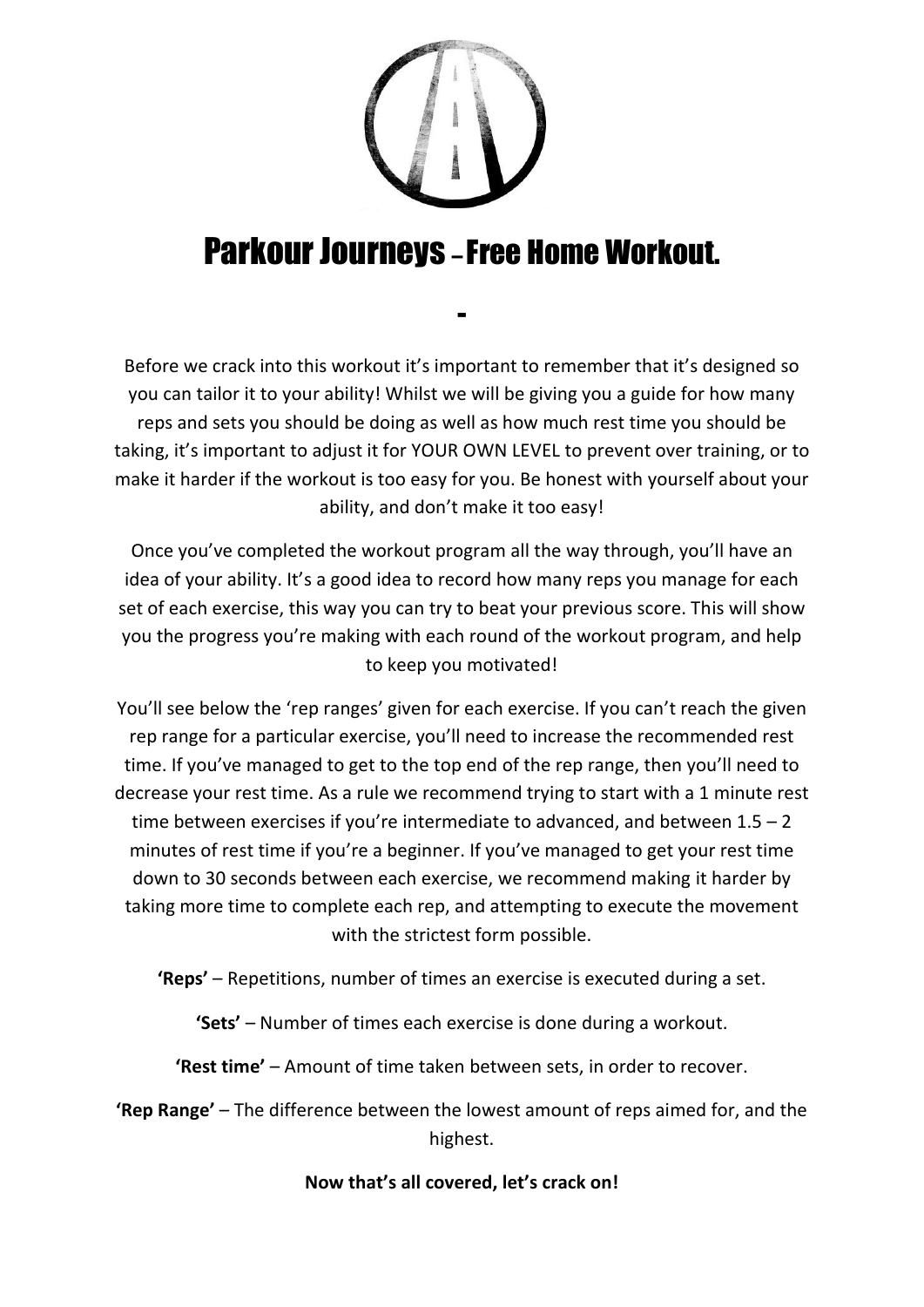# Day 1 – Push

| <b>Exercise</b>                       | Number Of      | <b>Rep Range</b> | <b>Rest Time</b> |
|---------------------------------------|----------------|------------------|------------------|
|                                       | <b>Sets</b>    |                  | Recommendation   |
| Handstand<br><b>Pressups</b>          | 3              | $5 - 7$          | 60 seconds       |
| <b>High Incline</b><br>Pressups       | 3              | $8 - 12$         | 60 seconds       |
| Low Incline<br><b>Pressups</b>        | $\overline{3}$ | $8 - 12$         | 60 seconds       |
| <b>Pressups</b>                       | 3              | $8 - 12$         | 30 seconds       |
| Close Grip-<br><b>Tricep Pressups</b> | 3              | $8 - 12$         | 60 seconds       |
| <b>Kitchen Corner</b><br><b>Dips</b>  | 3              | $8 - 12$         | 60 seconds       |
| Sofa<br><b>Extensions</b>             | 3              | $8 - 12$         | 60 seconds       |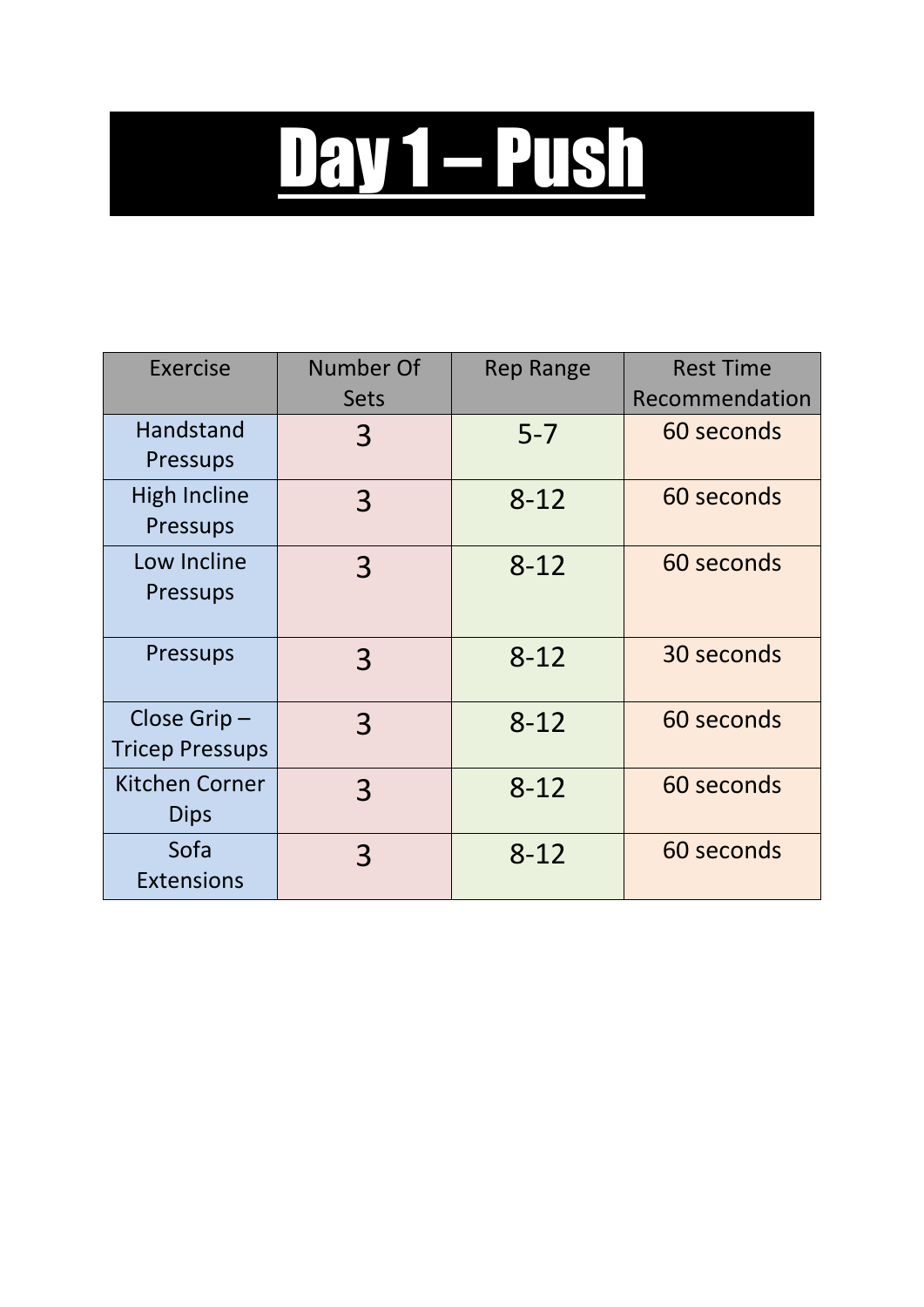## Day 2 – Pull

| Exercise                       | Number Of   | <b>Rep Range</b> | <b>Rest Time</b> |
|--------------------------------|-------------|------------------|------------------|
|                                | <b>Sets</b> |                  | Recommendation   |
| <b>Wide Grip Pull</b><br>Up    | 3           | $8 - 12$         | 60 seconds       |
| <b>Pull Up</b>                 | 3           | $8 - 12$         | 60 seconds       |
| Reverse grip<br><b>Pull Up</b> | 3           | $8 - 12$         | 60 seconds       |
| <b>Table Pull Up</b>           | 3           | $8 - 12$         | 30 seconds       |
| <b>Back Arch</b><br>Press      | 3           | $15 - 20$        | 60 seconds       |
| <b>Dorsal Raise</b>            | 3           | $15 - 20$        | 60 seconds       |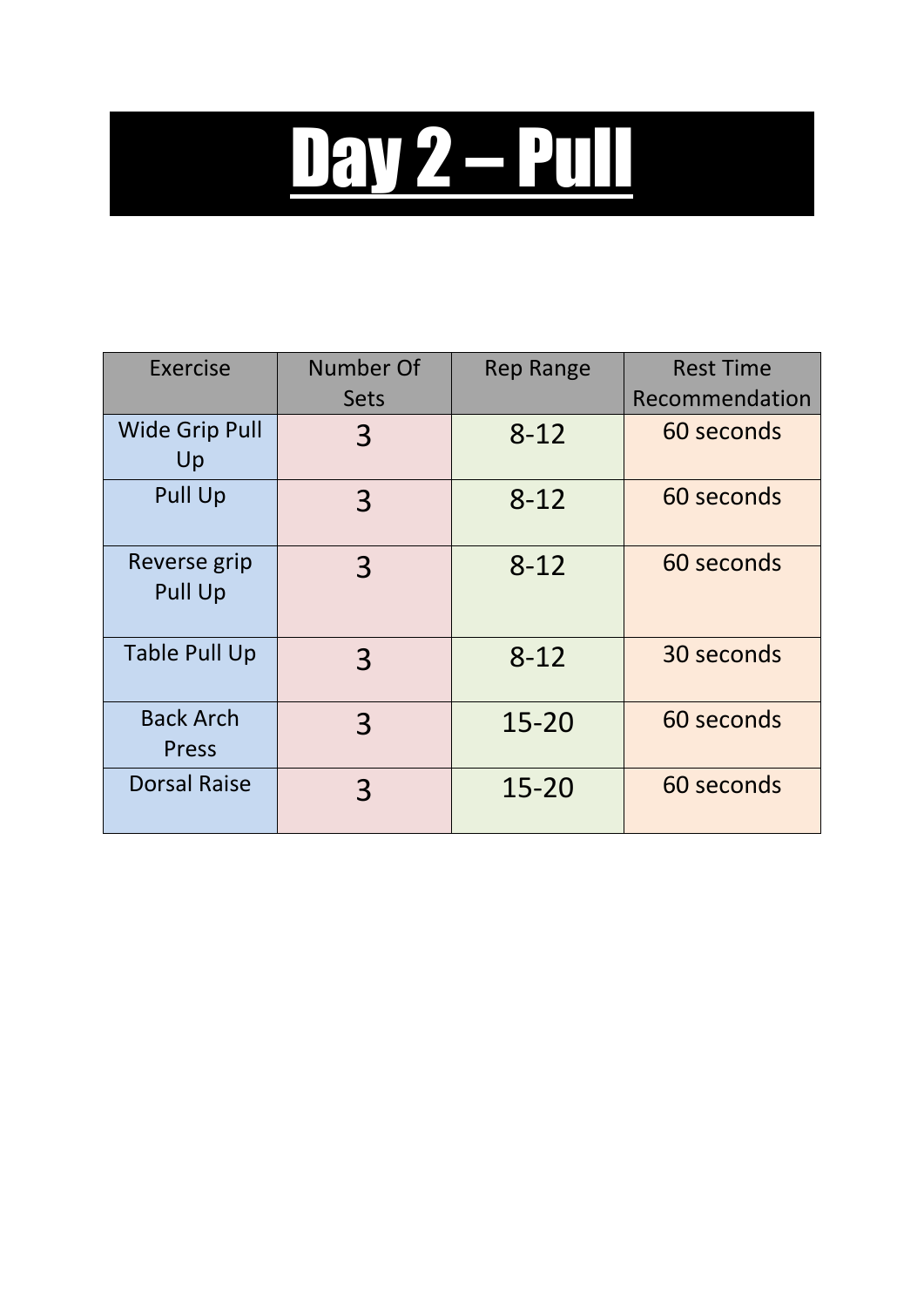# Day 3 – Legs

| Exercise                        | Number Of   | <b>Rep Range</b> | <b>Rest Time</b>                                 |
|---------------------------------|-------------|------------------|--------------------------------------------------|
|                                 | <b>Sets</b> |                  | Recommendation                                   |
| <b>Pistol Squat</b>             | 3           | $5 - 7$          | 60 seconds<br>(After Both legs are<br>completed) |
| <b>Bulgarian Split</b><br>Squat | 3           | $8 - 12$         | 60 seconds                                       |
| 1 Leg Hip<br><b>Thrust</b>      | 3           | $8 - 12$         | 60 seconds                                       |
| Jumping<br>Lunges               | 3           | $8 - 12$         | 30 seconds                                       |
| <b>Jump Squats</b>              | 3           | $8 - 12$         | 60 seconds                                       |
| <b>Calf Raises</b>              | 3           | $8 - 12$         | 60 seconds                                       |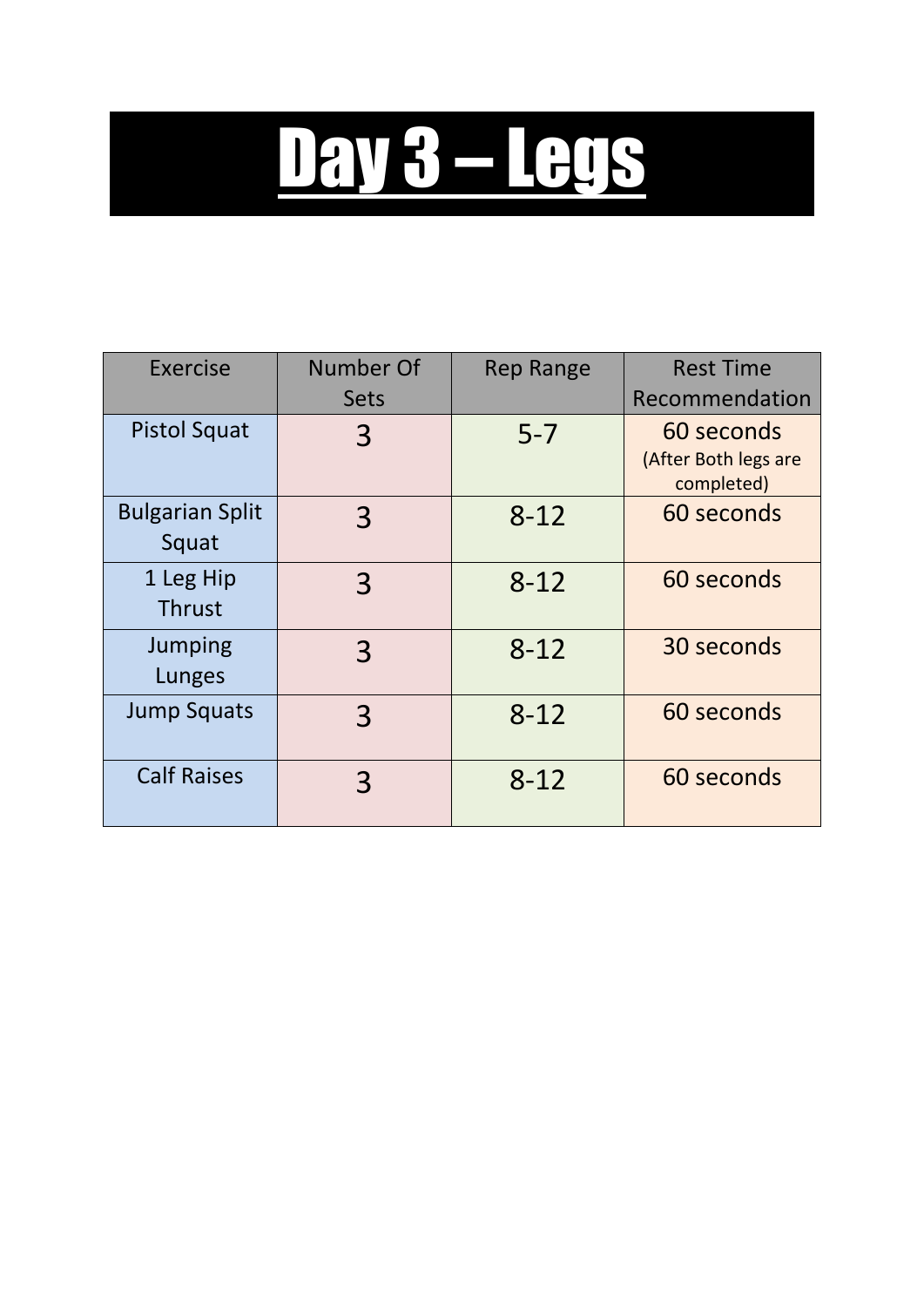

| <b>Exercise</b>      | Number Of      | <b>Rep Range</b>      | <b>Rest Time</b>  |
|----------------------|----------------|-----------------------|-------------------|
|                      | Sets           |                       | Recommendation    |
| Crunch               | 1              | 12                    |                   |
| <b>Flutter Kicks</b> | $\mathbf 1$    | 12                    |                   |
| Leg Raise            | $\mathbf{1}$   | 12                    |                   |
| <b>Bicycles</b>      | $\mathbf 1$    | 10                    |                   |
| <b>Dish Crunch</b>   | $\mathbf{1}$   | 10                    |                   |
| Leg Pull-ins         | 1              | 10                    |                   |
| <b>Plank Punches</b> | $\mathbf{1}$   | 20<br>$(10$ each arm) |                   |
| Plank                | $\overline{1}$ | 30 second<br>hold     |                   |
| <b>Plank Rocks</b>   | $\mathbf 1$    | 10                    |                   |
| <b>Rest</b>          |                |                       | <b>30 Seconds</b> |
| Repeat               | 4              |                       |                   |